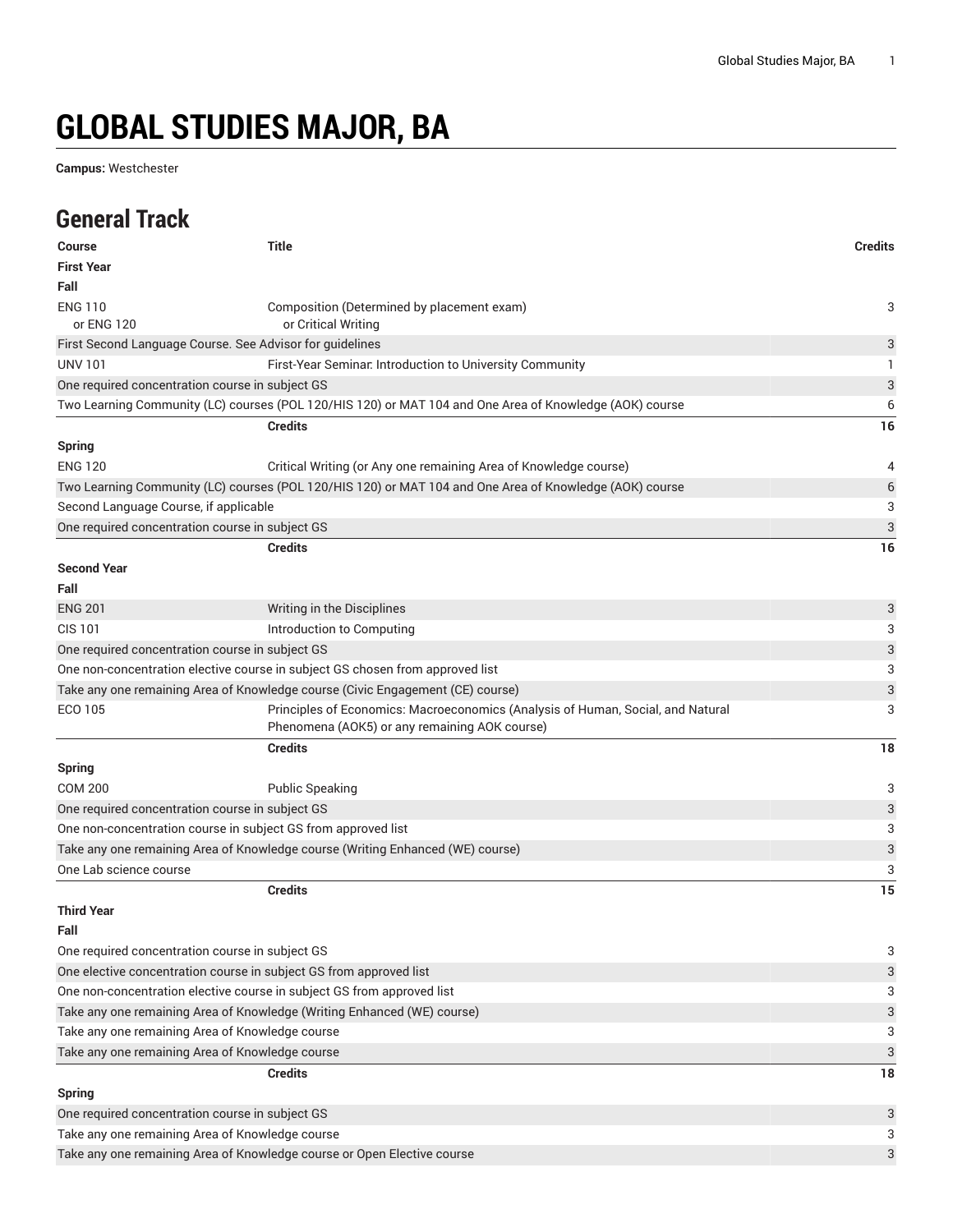| Take any one remaining Area of Knowledge course or Open Elective course<br>One GS major elective course from approved list |  |
|----------------------------------------------------------------------------------------------------------------------------|--|
|                                                                                                                            |  |
| Fourth Year                                                                                                                |  |
| Fall                                                                                                                       |  |
| Capstone course in subject GS                                                                                              |  |

| One elective concentration course in subject GS from approved list      | 3             |
|-------------------------------------------------------------------------|---------------|
| One GS Business Core elective course from approved list                 | $\mathcal{R}$ |
| Take any one remaining Area of Knowledge course or Open Elective course | २             |
| Take any one remaining Area of Knowledge course or Open Elective course | $\mathcal{L}$ |
| Credits                                                                 | 15.           |

| Spring                                          |     |
|-------------------------------------------------|-----|
| One GS major elective course from approved list | 3   |
| Internship or Travel course                     |     |
| Open Elective Course                            |     |
| Open Elective Course                            |     |
| Open Elective Course                            | 3   |
| <b>Credits</b>                                  | 15  |
| <b>Total Credits</b>                            | 128 |

#### **Economics**

| <b>Course</b>                         | <b>Title</b>                                                                                                         | <b>Credits</b> |
|---------------------------------------|----------------------------------------------------------------------------------------------------------------------|----------------|
| <b>First Year</b>                     |                                                                                                                      |                |
| Fall                                  |                                                                                                                      |                |
| <b>ENG 110</b>                        | Composition (Determined by placement exam)                                                                           | 3              |
| or ENG 120                            | or Critical Writing                                                                                                  |                |
|                                       | First Second Language Course. See Advisor for guidelines                                                             | 3              |
| <b>UNV 101</b>                        | First-Year Seminar. Introduction to University Community                                                             |                |
|                                       | One required concentration course in subject ECO (ECO 106)                                                           | 3              |
| Phenomena (AOK5))                     | Two Learning Community (LC) courses (POL 120/HIS 120) or MAT 104 and ECO 105 (Analysis of Human, Social, and Natural | 6              |
|                                       | <b>Credits</b>                                                                                                       | 16             |
| <b>Spring</b>                         |                                                                                                                      |                |
| <b>ENG 120</b>                        | Critical Writing (or Any one remaining Area of Knowledge course)                                                     | 4              |
| Phenomena (AOK5))                     | Two Learning Community (LC) courses (POL 120/HIS 120) or MAT 104 and ECO 105 (Analysis of Human, Social, and Natural | 6              |
| Second Language Course, if applicable |                                                                                                                      | 3              |
|                                       | One required concentration course in subject ECO                                                                     | 3              |
|                                       | <b>Credits</b>                                                                                                       | 16             |
| <b>Second Year</b>                    |                                                                                                                      |                |
| Fall                                  |                                                                                                                      |                |
| <b>ENG 201</b>                        | Writing in the Disciplines                                                                                           | 3              |
| <b>CIS 101</b>                        | Introduction to Computing                                                                                            | 3              |
|                                       | One required concentration course in subject ECO                                                                     | 3              |
|                                       | One non-concentration course in subject HIS or POL from approved list                                                |                |
|                                       | Take any one remaining Area of Knowledge course (Civic Engagement (CE) course)                                       | 3              |

Take any one remaining Area of Knowledge course 3 **Credits 18 Spring** COM 200 Public Speaking 3 One required concentration course in subject ECO 3 3

One non-concentration course in subject HIS or POL from approved list 33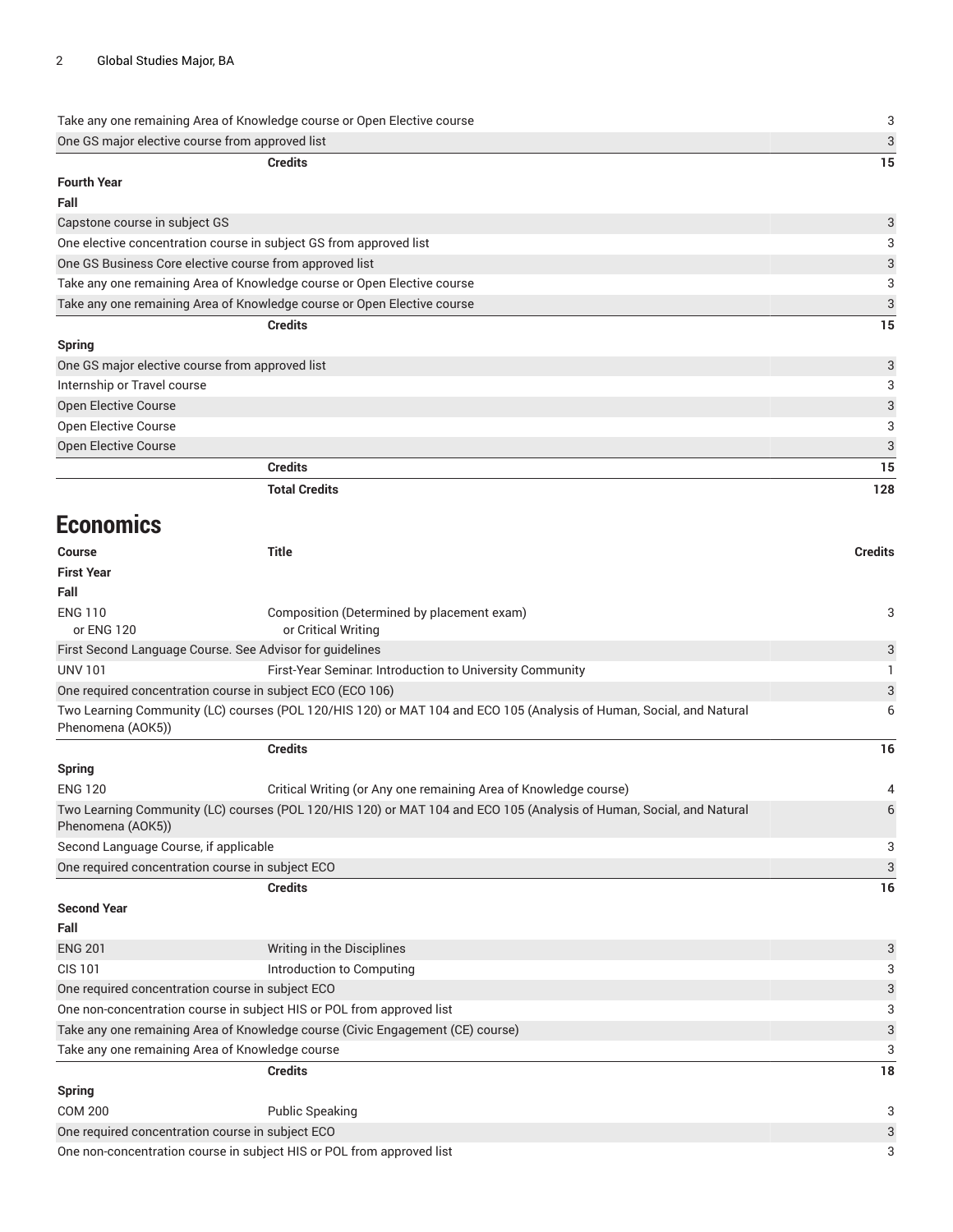| Take any one remaining Area of Knowledge course (Writing Enhanced (WE) course) |                                                                                                         | $\ensuremath{\mathsf{3}}$ |
|--------------------------------------------------------------------------------|---------------------------------------------------------------------------------------------------------|---------------------------|
| One Lab science course                                                         |                                                                                                         | 4                         |
|                                                                                | <b>Credits</b>                                                                                          | 16                        |
| <b>Third Year</b>                                                              |                                                                                                         |                           |
| Fall                                                                           |                                                                                                         |                           |
| ECO 240                                                                        | Quantitative Analysis and Forecasting                                                                   | 4                         |
|                                                                                | One elective concentration course in subject ECO from approved list                                     | 3                         |
|                                                                                | One non-concentration course in subject HIS or POL from approved list                                   | 3                         |
|                                                                                | Take any one remaining Area of Knowledge, Writing Enhanced (WE) course                                  | 3                         |
| Take any one remaining Area of Knowledge course                                |                                                                                                         | 3                         |
| Take any one remaining Area of Knowledge course                                |                                                                                                         | 3                         |
|                                                                                | <b>Credits</b>                                                                                          | 19                        |
| <b>Spring</b>                                                                  |                                                                                                         |                           |
| One required concentration course in subject ECO.                              |                                                                                                         | 3                         |
| Take any one remaining Area of Knowledge course                                |                                                                                                         | 3                         |
|                                                                                | Take any one remaining Area of Knowledge course or Open Elective course                                 | 3                         |
|                                                                                | Take any one remaining Area of Knowledge course or Open Elective course                                 | 3                         |
| One GS major elective course from approved list                                |                                                                                                         | 3                         |
|                                                                                | <b>Credits</b>                                                                                          | 15                        |
| <b>Fourth Year</b>                                                             |                                                                                                         |                           |
| Fall                                                                           |                                                                                                         |                           |
| <b>ECO 400</b>                                                                 | Seminar in Economic Theory                                                                              | 4                         |
|                                                                                | One elective concentration course in subject ECO from approved list                                     | 3                         |
|                                                                                | One GS Business Core elective course from approved list                                                 | 3                         |
|                                                                                | Take any one remaining Area of Knowledge course or Open Elective course                                 | 3                         |
|                                                                                | Take any one remaining Area of Knowledge course or Open Elective course                                 | 3                         |
|                                                                                | <b>Credits</b>                                                                                          | 16                        |
| <b>Spring</b>                                                                  |                                                                                                         |                           |
| One GS major elective course from approved list                                |                                                                                                         | 3                         |
| Internship or Travel course                                                    |                                                                                                         | 3                         |
| Open Elective Course                                                           |                                                                                                         | 3                         |
| Open Elective Course                                                           |                                                                                                         | 3                         |
|                                                                                | <b>Credits</b>                                                                                          | 12                        |
|                                                                                | <b>Total Credits</b>                                                                                    | 128                       |
|                                                                                |                                                                                                         |                           |
| <b>History</b>                                                                 |                                                                                                         |                           |
| Course                                                                         | <b>Title</b>                                                                                            | <b>Credits</b>            |
| <b>First Year</b>                                                              |                                                                                                         |                           |
| Fall                                                                           |                                                                                                         |                           |
| <b>ENG 110</b>                                                                 | Composition (Determined by placement exam)                                                              | 3                         |
| or ENG 120                                                                     | or Critical Writing                                                                                     |                           |
|                                                                                | First Second Language Course. See Advisor for guidelines                                                | 3                         |
| <b>UNV 101</b>                                                                 | First-Year Seminar. Introduction to University Community                                                | 1                         |
| One required concentration course in subject HIS                               |                                                                                                         | 3                         |
|                                                                                | Two Learning Community (LC) courses (POL 120/HIS 120) or MAT 104 and One Area of Knowledge (AOK) course | 6                         |
|                                                                                | <b>Credits</b>                                                                                          | 16                        |
| <b>Spring</b>                                                                  |                                                                                                         |                           |
| <b>ENG 120</b>                                                                 | Critical Writing (or Any one remaining Area of Knowledge course)                                        | 4                         |
|                                                                                | Two Learning Community (LC) courses (POL 120/HIS 120) or MAT 104 and One Area of Knowledge (AOK) course | 6                         |
| Second Language Course, if applicable                                          |                                                                                                         | 3                         |
| One required concentration course in subject HIS                               |                                                                                                         | 3                         |
|                                                                                | <b>Credits</b>                                                                                          | 16                        |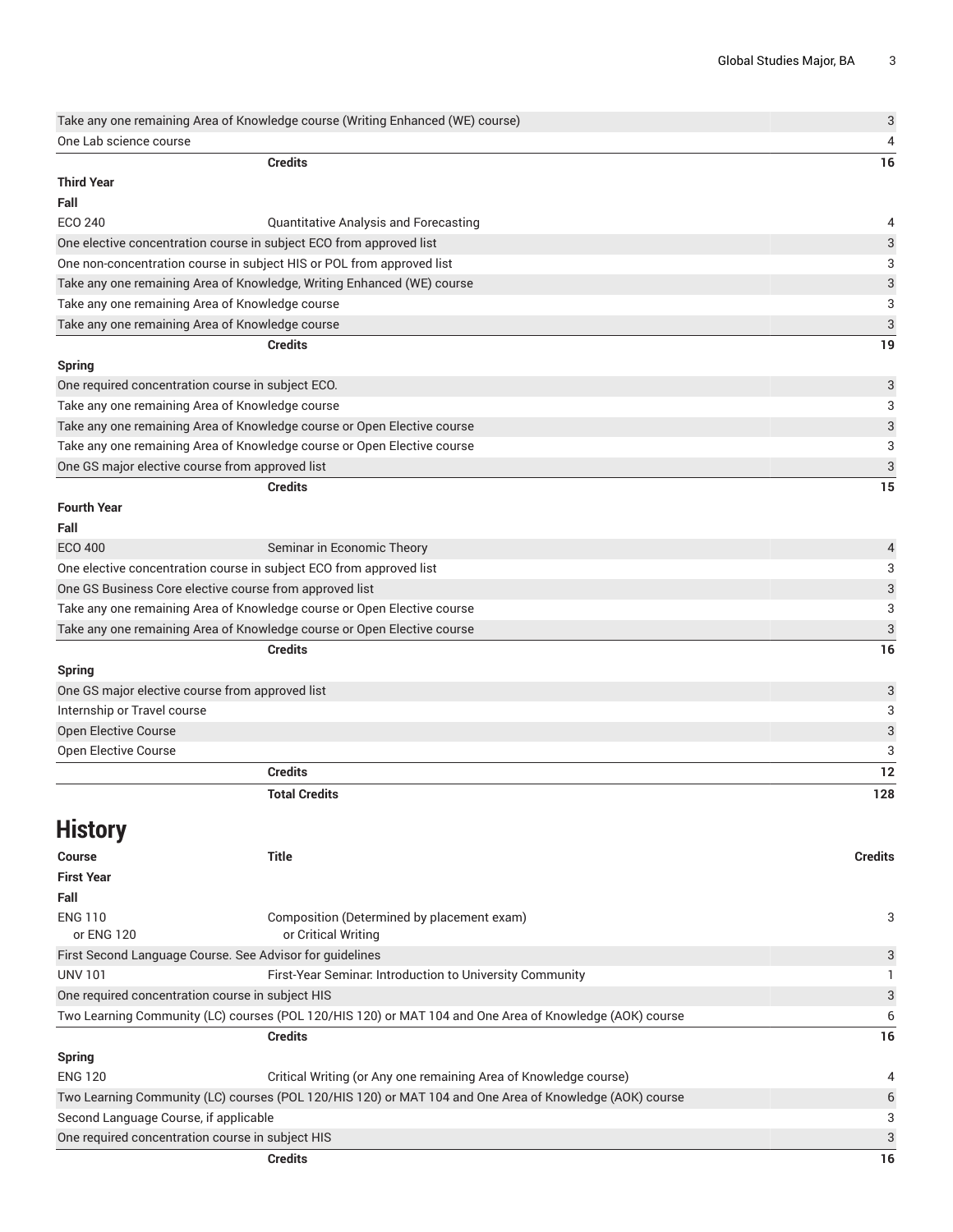| <b>Second Year</b>                              |                                                                                                                                   |     |
|-------------------------------------------------|-----------------------------------------------------------------------------------------------------------------------------------|-----|
| Fall                                            |                                                                                                                                   |     |
| <b>ENG 201</b>                                  | Writing in the Disciplines                                                                                                        | 3   |
| <b>CIS 101</b>                                  | Introduction to Computing                                                                                                         | 3   |
|                                                 | One required concentration course in subject HIS                                                                                  | 3   |
|                                                 | One required, non-concentration course in subject ECO or POL from approved list                                                   | 3   |
|                                                 | Take any one remaining Area of Knowledge course (Civic Engagement (CE) course)                                                    | 3   |
| ECO 105                                         | Principles of Economics: Macroeconomics (Analysis of Human, Social, and Natural<br>Phenomena (AOK5) or any remaining AOK course.) | 3   |
|                                                 | <b>Credits</b>                                                                                                                    | 18  |
| <b>Spring</b>                                   |                                                                                                                                   |     |
| <b>COM 200</b>                                  | <b>Public Speaking</b>                                                                                                            | 3   |
|                                                 | One required concentration course in subject HIS                                                                                  | 3   |
|                                                 | One non-concentration course in subject ECO or POL from approved list                                                             | 3   |
|                                                 | Take any one remaining Area of Knowledge course (Writing Enhanced (WE) course)                                                    | 3   |
| One Lab science course                          |                                                                                                                                   | 3   |
|                                                 | <b>Credits</b>                                                                                                                    | 15  |
| <b>Third Year</b>                               |                                                                                                                                   |     |
| Fall                                            |                                                                                                                                   |     |
|                                                 | One required concentration course in subject HIS                                                                                  | 3   |
|                                                 | One elective concentration course in subject HIS from approved list                                                               | 3   |
|                                                 | One non-concentration course in subject ECO or POL from approved list                                                             | 3   |
|                                                 | Take any one remaining Area of Knowledge course (Writing Enhanced (WE) course)                                                    | 3   |
| Take any one remaining Area of Knowledge course |                                                                                                                                   | 3   |
|                                                 | Take any one remaining Area of Knowledge course                                                                                   | 3   |
|                                                 | <b>Credits</b>                                                                                                                    | 18  |
| <b>Spring</b>                                   |                                                                                                                                   |     |
|                                                 | One required concentration course in subject HIS                                                                                  | 3   |
|                                                 | Take any one remaining Area of Knowledge course                                                                                   | 3   |
|                                                 | Take any one remaining Area of Knowledge course or Open Elective course                                                           | 3   |
|                                                 | Take any one remaining Area of Knowledge course or Open Elective course                                                           | 3   |
|                                                 | One GS major elective course from approved list                                                                                   | 3   |
|                                                 | <b>Credits</b>                                                                                                                    | 15  |
| <b>Fourth Year</b>                              |                                                                                                                                   |     |
| Fall                                            |                                                                                                                                   |     |
| <b>HIS 499</b>                                  | Senior Year Experience in History                                                                                                 | 3   |
|                                                 | One elective concentration course in subject HIS from approved list                                                               | 3   |
|                                                 | One GS Business Core elective from approved list                                                                                  | 3   |
|                                                 | Take any one remaining Area of Knowledge course or Open Elective course                                                           | 3   |
|                                                 | Take any one remaining Area of Knowledge course or Open Elective course                                                           | 3   |
|                                                 | <b>Credits</b>                                                                                                                    | 15  |
| <b>Spring</b>                                   |                                                                                                                                   |     |
|                                                 | One GS major elective course from approved list                                                                                   | 3   |
| Internship or Travel course                     |                                                                                                                                   | 3   |
| <b>Open Elective Course</b>                     |                                                                                                                                   | 3   |
| Open Elective Course                            |                                                                                                                                   | 3   |
| Open Elective Course                            |                                                                                                                                   | 3   |
|                                                 | <b>Credits</b>                                                                                                                    | 15  |
|                                                 | <b>Total Credits</b>                                                                                                              | 128 |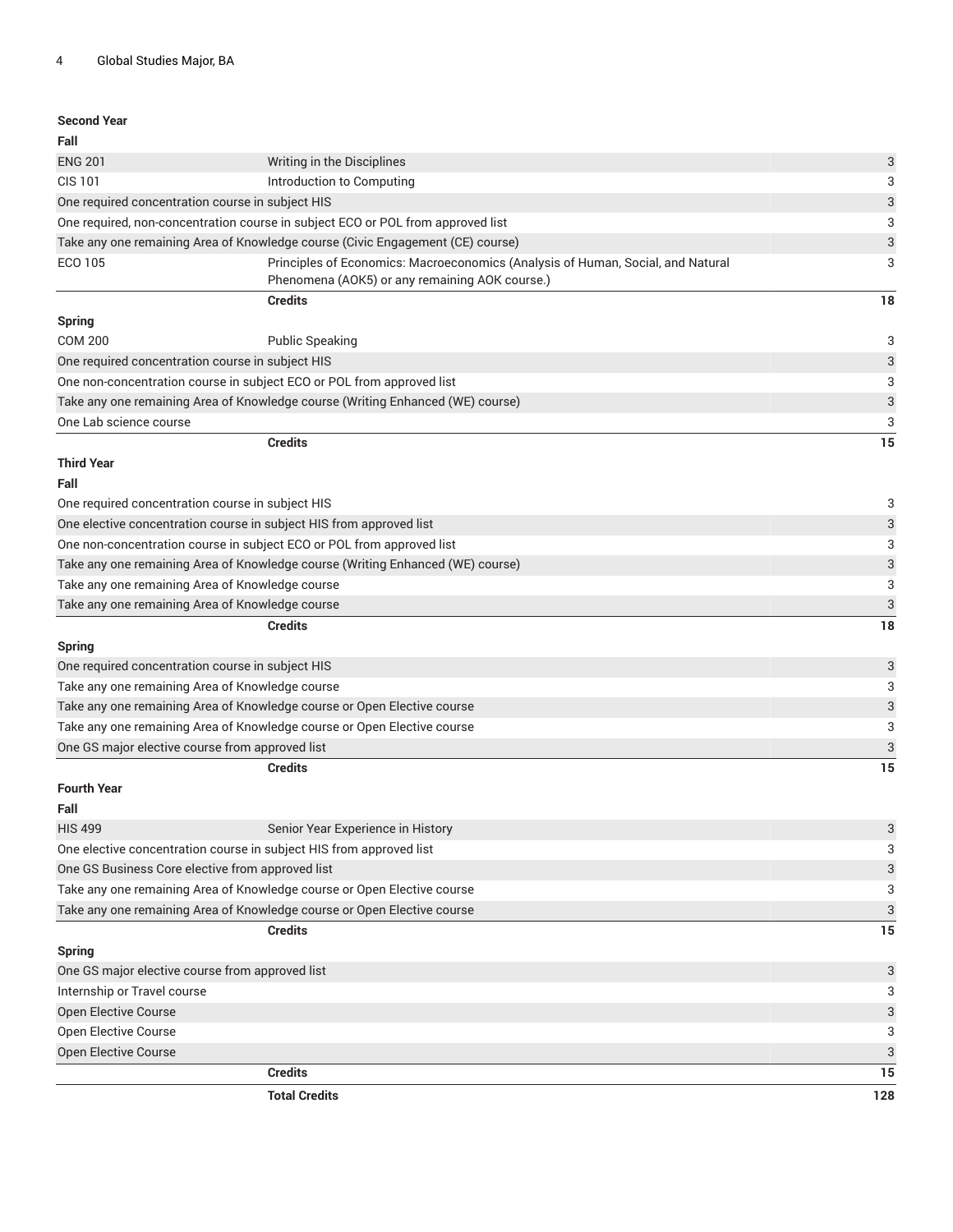## **Political Science**

| <b>Course</b>                                                         | <b>Title</b>                                                                                                                      | <b>Credits</b>            |
|-----------------------------------------------------------------------|-----------------------------------------------------------------------------------------------------------------------------------|---------------------------|
| <b>First Year</b>                                                     |                                                                                                                                   |                           |
| Fall                                                                  |                                                                                                                                   |                           |
| <b>ENG 110</b>                                                        | Composition (Determined by placement exam)                                                                                        | 3                         |
| or ENG 120                                                            | or Critical Writing                                                                                                               |                           |
| First Second Language Course. See Advisor for guidelines              |                                                                                                                                   | 3                         |
| <b>UNV 101</b>                                                        | First-Year Seminar. Introduction to University Community                                                                          | -1                        |
| One required concentration course in subject POL                      |                                                                                                                                   | 3                         |
|                                                                       | Two Learning Community (LC) courses (POL 120/HIS 120) or MAT 104 and One Area of Knowledge (AOK) course                           | 6                         |
|                                                                       | <b>Credits</b>                                                                                                                    | 16                        |
| <b>Spring</b>                                                         |                                                                                                                                   |                           |
| <b>ENG 120</b>                                                        | Critical Writing (or Any one remaining Area of Knowledge course)                                                                  | 4                         |
|                                                                       | Two Learning Community (LC) courses (POL 120/HIS 120) or MAT 104 and One Area of Knowledge (AOK) course                           | $6\phantom{1}6$           |
| Second Language Course, if applicable                                 |                                                                                                                                   | 3                         |
| One required concentration course in subject POL                      |                                                                                                                                   | $\ensuremath{\mathsf{3}}$ |
|                                                                       | <b>Credits</b>                                                                                                                    | 16                        |
| <b>Second Year</b>                                                    |                                                                                                                                   |                           |
| Fall                                                                  |                                                                                                                                   |                           |
| <b>ENG 201</b>                                                        | Writing in the Disciplines                                                                                                        | 3                         |
| <b>CIS 101</b>                                                        | Introduction to Computing                                                                                                         | 3                         |
| One required concentration course in subject POL                      |                                                                                                                                   | 3                         |
| One non-concentration course in subject ECO or HIS from approved list |                                                                                                                                   | 3                         |
| Take any one remaining Area of Knowledge course                       |                                                                                                                                   | 3                         |
| ECO 105                                                               | Principles of Economics: Macroeconomics (Analysis of Human, Social, and Natural<br>Phenomena (AOK5) or any remaining AOK course.) | 3                         |
|                                                                       | <b>Credits</b>                                                                                                                    | 18                        |
| <b>Spring</b>                                                         |                                                                                                                                   |                           |
| <b>COM 200</b>                                                        | <b>Public Speaking</b>                                                                                                            | 3                         |
| One required concentration course in subject POL                      |                                                                                                                                   | 3                         |
| One non concentration course in subject ECO or HIS from approved list |                                                                                                                                   | 3                         |
|                                                                       | Take any one remaining Area of Knowledge course (Writing Enhanced (WE) course)                                                    | $\ensuremath{\mathsf{3}}$ |
| One Lab science course                                                |                                                                                                                                   | 3                         |
|                                                                       | <b>Credits</b>                                                                                                                    | 15                        |
| <b>Third Year</b>                                                     |                                                                                                                                   |                           |
| Fall                                                                  |                                                                                                                                   |                           |
| One required concentration course in subject POL                      |                                                                                                                                   | 3                         |
| One elective concentration course in subject POL from approved list   |                                                                                                                                   | 3                         |
| One non-concentration course in subject ECO or HIS from approved list |                                                                                                                                   | 3                         |
|                                                                       | Take any one remaining Area of Knowledge, Writing Enhanced (WE) course                                                            | 3                         |
| Take any one remaining Area of Knowledge course                       |                                                                                                                                   | 3                         |
| Take any one remaining Area of Knowledge course                       |                                                                                                                                   | 3                         |
|                                                                       | <b>Credits</b>                                                                                                                    | 18                        |
| <b>Spring</b>                                                         |                                                                                                                                   |                           |
| One required concentration course in subject POL                      |                                                                                                                                   | 3                         |
| Take any one remaining Area of Knowledge course                       |                                                                                                                                   | 3                         |
|                                                                       | Take any one remaining Area of Knowledge course or Open Elective course                                                           | 3                         |
|                                                                       | Take any one remaining Area of Knowledge course or Open Elective course                                                           | 3                         |
| One GS major elective course from approved list                       |                                                                                                                                   | 3                         |
|                                                                       | <b>Credits</b>                                                                                                                    | 15                        |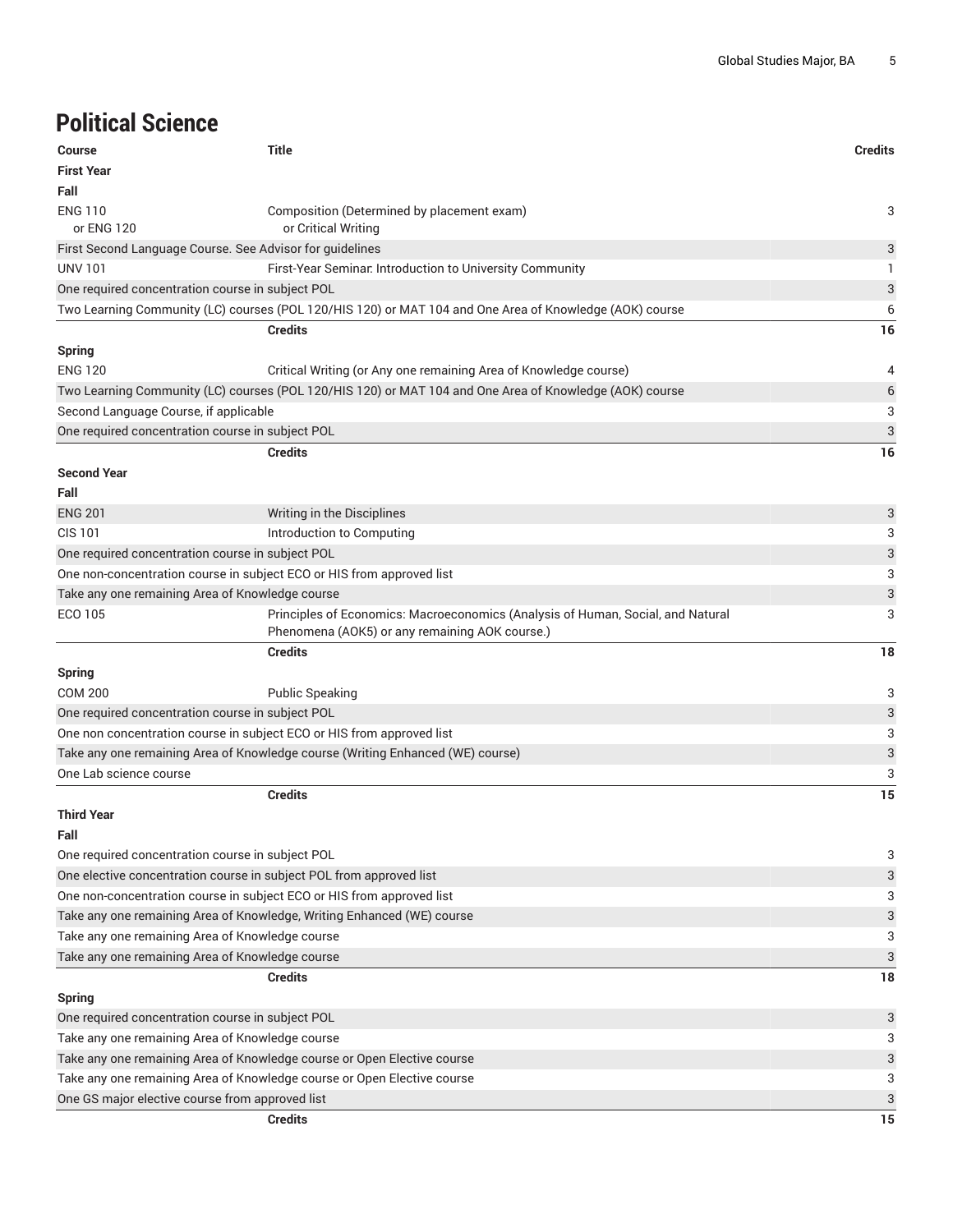| Fall                                                                    |                                                                         |    |
|-------------------------------------------------------------------------|-------------------------------------------------------------------------|----|
| <b>POL 499</b>                                                          | Senior Year Experience in the Political Science                         | 3  |
|                                                                         | One elective concentration course in subject POL from approved list     | 3  |
|                                                                         | One GS Business core elective course from approved list                 | 3  |
| Take any one remaining Area of Knowledge course or Open Elective course |                                                                         | 3  |
|                                                                         | Take any one remaining Area of Knowledge course or Open Elective course | 3  |
|                                                                         | <b>Credits</b>                                                          | 15 |
| <b>Spring</b>                                                           |                                                                         |    |
|                                                                         | One GS major elective course from approved list                         | 3  |
| Internship or Travel course                                             |                                                                         |    |
| Open Elective course                                                    |                                                                         | 3  |
| <b>Open Elective Course</b>                                             |                                                                         | 3  |
| <b>Open Elective Course</b>                                             |                                                                         | 3  |
|                                                                         | <b>Credits</b>                                                          | 15 |

**Total Credits 128**

## **Global Studies BA /Public Administration - MPA (GLSG) Track**

| <b>Course</b>                                   | <b>Title</b>                                                                                            | <b>Credits</b> |
|-------------------------------------------------|---------------------------------------------------------------------------------------------------------|----------------|
| <b>First Year</b>                               |                                                                                                         |                |
| Fall                                            |                                                                                                         |                |
| <b>ENG 110</b>                                  | Composition (Determined by Placement Exam)                                                              | 3              |
| or ENG 120                                      | or Critical Writing                                                                                     |                |
|                                                 | First Second Language Course. See Advisor for guidelines                                                | 3              |
| One required concentration course in subject GS |                                                                                                         | 3              |
|                                                 | Two Learning Community (LC) courses (POL 120/HIS 120) or MAT 104 and One Area of Knowledge (AOK) course | $\,$ 6 $\,$    |
| <b>UNV 101</b>                                  | First-Year Seminar. Introduction to University Community                                                | -1             |
|                                                 | <b>Credits</b>                                                                                          | 16             |
| <b>Spring</b>                                   |                                                                                                         |                |
| <b>ENG 120</b>                                  | Critical Writing (or Any one remaining Area of Knowledge course)                                        | 4              |
| Second Language Course, if applicable           |                                                                                                         | 3              |
| One required concentration course in subject GS |                                                                                                         | 3              |
|                                                 | Two Learning Community (LC) courses (POL 120/HIS 120) or MAT 104 and One Area of Knowledge (AOK) course | 6              |
|                                                 | <b>Credits</b>                                                                                          | 16             |
| <b>Second Year</b>                              |                                                                                                         |                |
| Fall                                            |                                                                                                         |                |
| <b>ENG 201</b>                                  | Writing in the Disciplines                                                                              | 3              |
| <b>CIS 101</b>                                  | Introduction to Computing                                                                               | 3              |
| One required concentration course in subject GS |                                                                                                         | $\sqrt{3}$     |
|                                                 | One non-concentration course in subject GS from approved list                                           | 3              |
|                                                 | Take any one remaining Area of Knowledge course (Civic Engagement (CE) course)                          | 3              |
| <b>ECO 105</b>                                  | Principles of Economics: Macroeconomics (Analysis of Human, Social, and Natural                         | 3              |
|                                                 | Phenomena (AOK 5) or any one remaining Area of Knowledge course)                                        |                |
|                                                 | <b>Credits</b>                                                                                          | 18             |
| <b>Spring</b>                                   |                                                                                                         |                |
| <b>COM 200</b>                                  | <b>Public Speaking</b>                                                                                  | 3              |
| One Lab science course                          |                                                                                                         | 3              |
| One required concentration course in subject GS |                                                                                                         | 3              |
|                                                 | One non-concentration elective course in subject GS from approved list                                  | 3              |
|                                                 | Take any one remaining Area of Knowledge course (Writing Enhanced (WE) course)                          | 3              |
|                                                 | <b>Credits</b>                                                                                          | 15             |